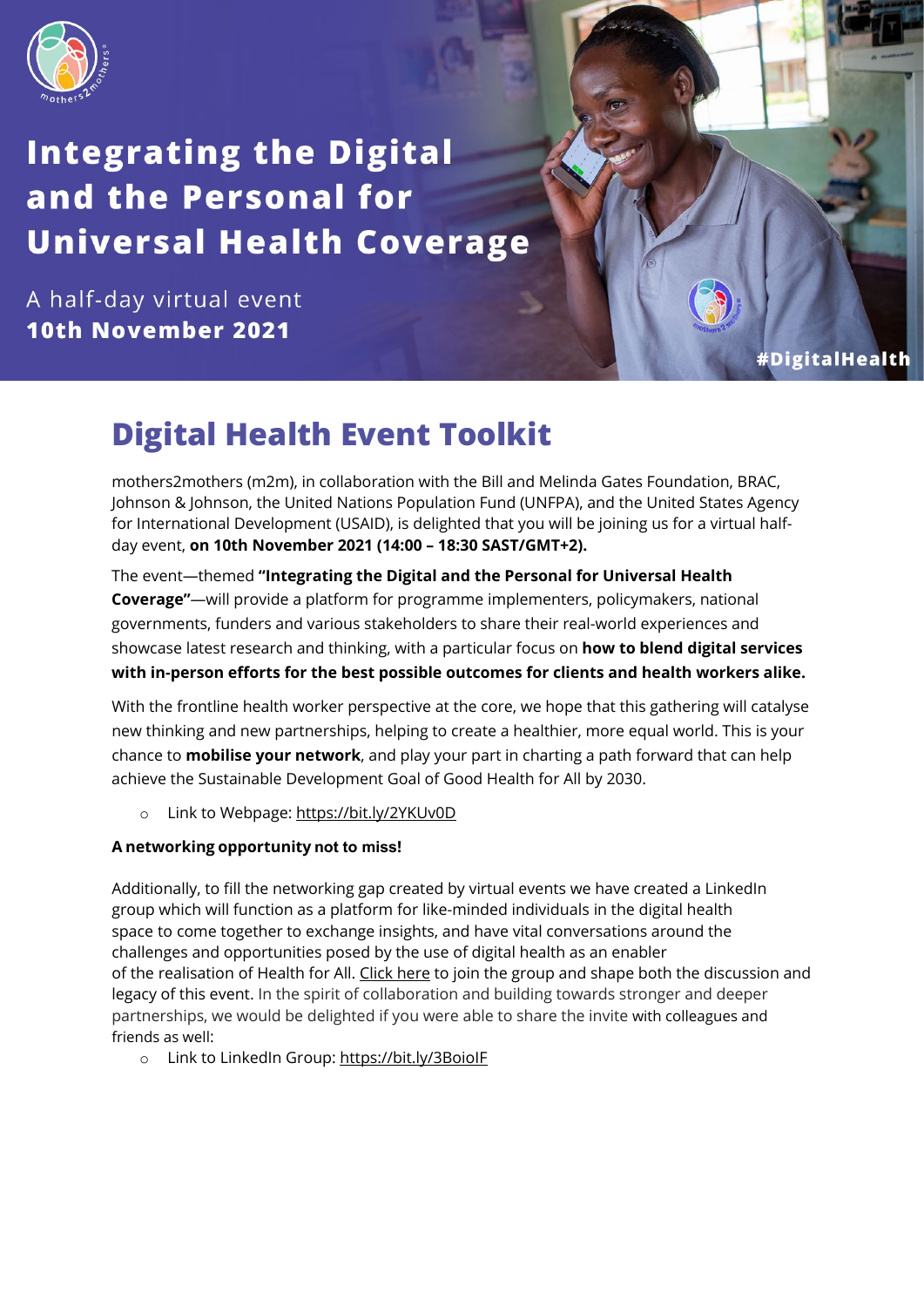## **Posting on your digital channels:**

This toolkit contains everything you need to post on your communications channels:

- **Social media tiles** are available for [download here.](https://www.dropbox.com/sh/9wx1zxck1h9p5g5/AAA6EeJ45TLYARJRTUmKp6Y1a?dl=0)
- Use **#m2mDigitalHealth** and tag m2m so that we can re-share your post:
	- o LinkedIn[:@mothers2mothers](https://www.linkedin.com/company/mothers2mothers)
	- o Twitter: [@m2mtweets](https://twitter.com/m2mtweets?lang=en)
	- o Facebook: [@mothers2mothersintl](https://www.facebook.com/mothers2mothersintl/)

## **Suggested Copy:**

We've made it easy for you to post and share about the exciting conversations that will be happening throughout the day! Below are some sample captions with the key information about the event, which you are welcome to adapt!

**LinkedIn and Facebook** (please tag [@mothers2mothersintl](https://www.facebook.com/mothers2mothersintl/) for Facebook and

[@mothers2mothers](https://www.linkedin.com/company/mothers2mothers) for LinkedIn)

### **Post 1 (for posting prior to the event):**

 $\blacksquare$  I am excited to be joining @mothers2mothers on 10<sup>th</sup> of November (14:00-18:30 SAST/GMT+2) who, in collaboration with the @gatesfoundation, @BRACWorld, @Johnson & Johnson, the @United Nations Population Fund (UNFPA), and @USAID, are hosting a virtual halfday event to discuss the important topic of "Integrating the Digital and the Personal for Universal Health Coverage".

 A key part of this equation is meaningful engagement with communities and health workers (CHWs)—which is why this #DigitalHealth Event which puts the perspective of #CHWs front and center is not to be missed!

GThere is still time to register, and find out full event details! [https://bit.ly/2YKUv0D](https://bit.ly/2YKUv0D%C2%A0%C2%A0%C2%A0%C2%A0)

 $\bullet$  loin me and like-minded individuals in this LinkedIn group to shape the discussion and catalyse both new thinking and new partnerships: https://bit.ly/3nw2y9V

#m2mDigitalHealth #UHC #HealthforAll

### **Post 2 (for posting post-event):**

Today I attended a #DigitalHealth Event hosted by @mothers2mothers, and shaped by @gatesfoundation, @BRACWorld, @Johnson & Johnson, the @United Nations Population Fund (UNFPA), and @USAID. Titled: "Integrating the Digital and the Personal for Universal Health Coverage", it was an important element in a wider conversation about health service delivery models.

#COVID-19 brought an uncomfortable fact into sharp relief—healthcare service delivery models are fragile, especially community health worker models, and do not work when in-person services are hindered by external factors, such as global pandemics and lockdowns. As we seek to "#buildbackbetter," the global public health community has a responsibility to:

• Learn and implement critical lessons to finish the fight against COVID-19.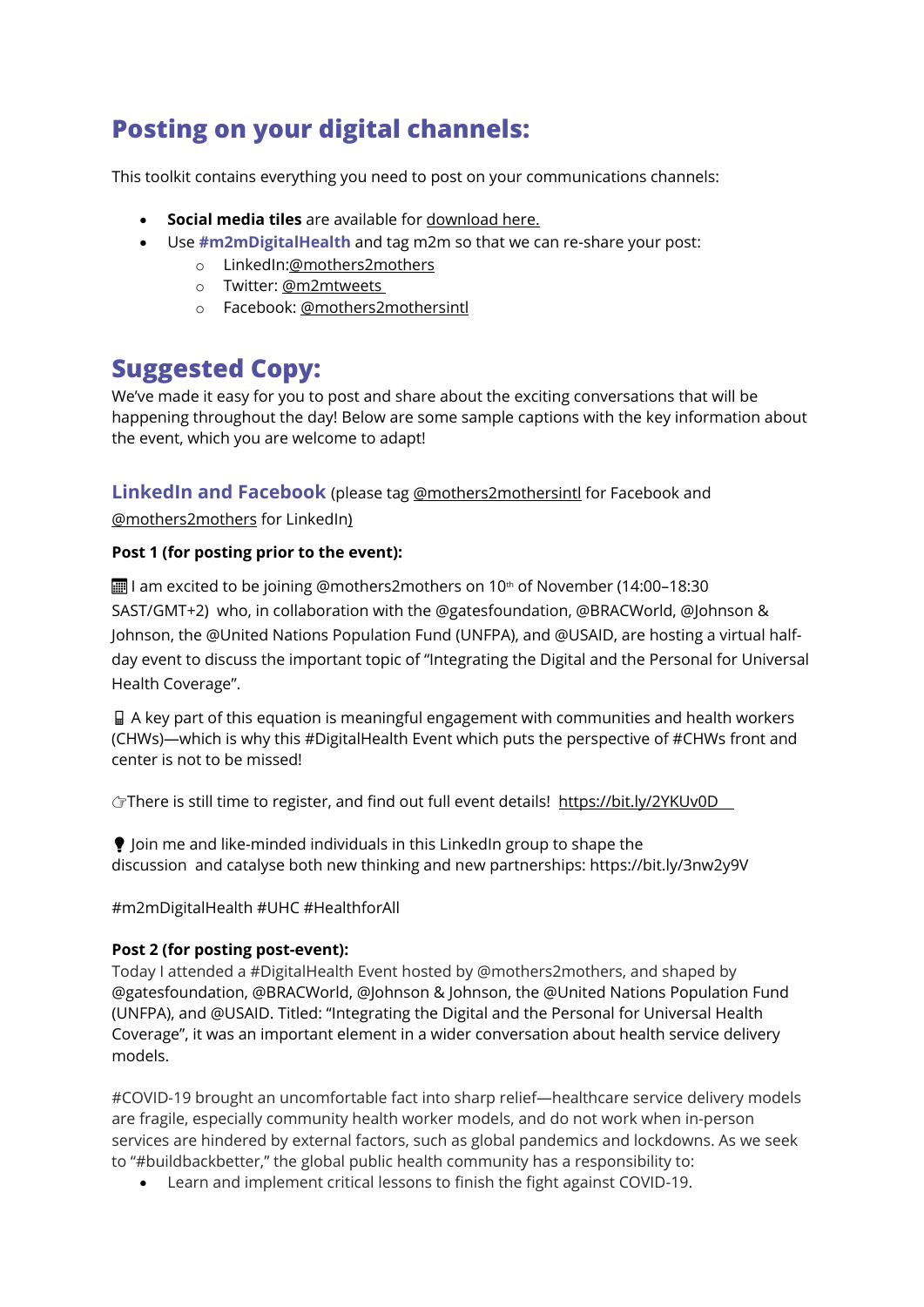- Prepare for future pandemics and disaster response efforts.
- Hasten the journey to universal health coverage.

 $\frac{1}{2}$  This is why events like today which seek to develop an understanding of the role technology can play more deeply—especially when integrated with in-person services—while putting the voice and perspective of community health workers front and centre, are critical.

 Join me and like-minded individuals in this LinkedIn group to continue this important conversation and help catalyse both new thinking and new partnerships in the digital health space: <https://bit.ly/3nw2y9V>

#m2mDigitalHealth #UHC #HealthforAll

## **Twitter**

**Tweet 1: III** 10 November: don't miss an exciting event titled 'Integrating the Digital & the Personal for Universal Health Coverage'. Shaped by @m2mtweets, @Gatesfoundation, @BRACworld, @JnJGlobalHealth, @UNFPA, & @USAID, this is a date to diarise! <https://bit.ly/2X6KLgs> #m2mdigitalhealth

**Tweet 2:**  $\Box$  Digital technology is a critical tool in the pursuit of #HealthforAll, but it is no silver bullet. Key to this equation is meaningful engagement with communities & health workers—that is why @m2mtweets' #DigitalHealth event is not to be missed! <https://bit.ly/2X6KLgs> #m2mDigitalHealth

**Tweet 3**: I am looking forward to joining programme implementers, policymakers, national governments, & funders, among others, to hear a diverse range of perspectives on the role of technology in health service delivery. Join me today: <https://bit.ly/39xf964> #m2mDigitalHealth

**Tweet 4**: 10 Nov: Join me in hearing from an exciting line-up of speakers such as @DrWLemma, Wilbroda Akuro (@m2mtweets Community Mentor Mother), Wendy Leonard (@TIPGlobalHealth), & Dr. William Mapham (@vulamobile): <https://bit.ly/2X6KLgs> #m2mDigitalHealth

**Tweet 5:** Interested in #DigitalHealth & the role technology can play in the journey to Universal Health Coverage? Join this LinkedIn group of like-minded individuals to continue the vital conversations sparked at @m2mtweets' virtual event:<https://bit.ly/3BoioIF>#uhc #healthforall #m2mDigitalHealth

**Tweet 6:**  $\Box$  Digital technologies provide a powerful opportunity to innovate towards #HealthforAll, but challenges remain. That is why conversations—like those @m2mtweets facilitated today—on the barriers to scaling #DigitalHealth, and the collaboration needed to overcome them, are vital!

**Tweet 7:** Today I heard from Dr. Joanne Peter (@JNJGlobalHealth); @NYARIHARDI (@AfricanUnion); & Dr Rajeev Rao Eashwari (Dept. of Health SA) on the transformational power of collaboration when scaling #DigitalHealth. Join me in continuing this conversation: <https://bit.ly/3nw2y9V>

**Tweet 9:** Meaningful engagement with communities & health workers is vital if digital models of health service delivery, are to be employed in the journey towards #HealthForAll. That is why events like today's which put the perspective of #CHW's at the center are key! @m2mtweets #DigitalHealth